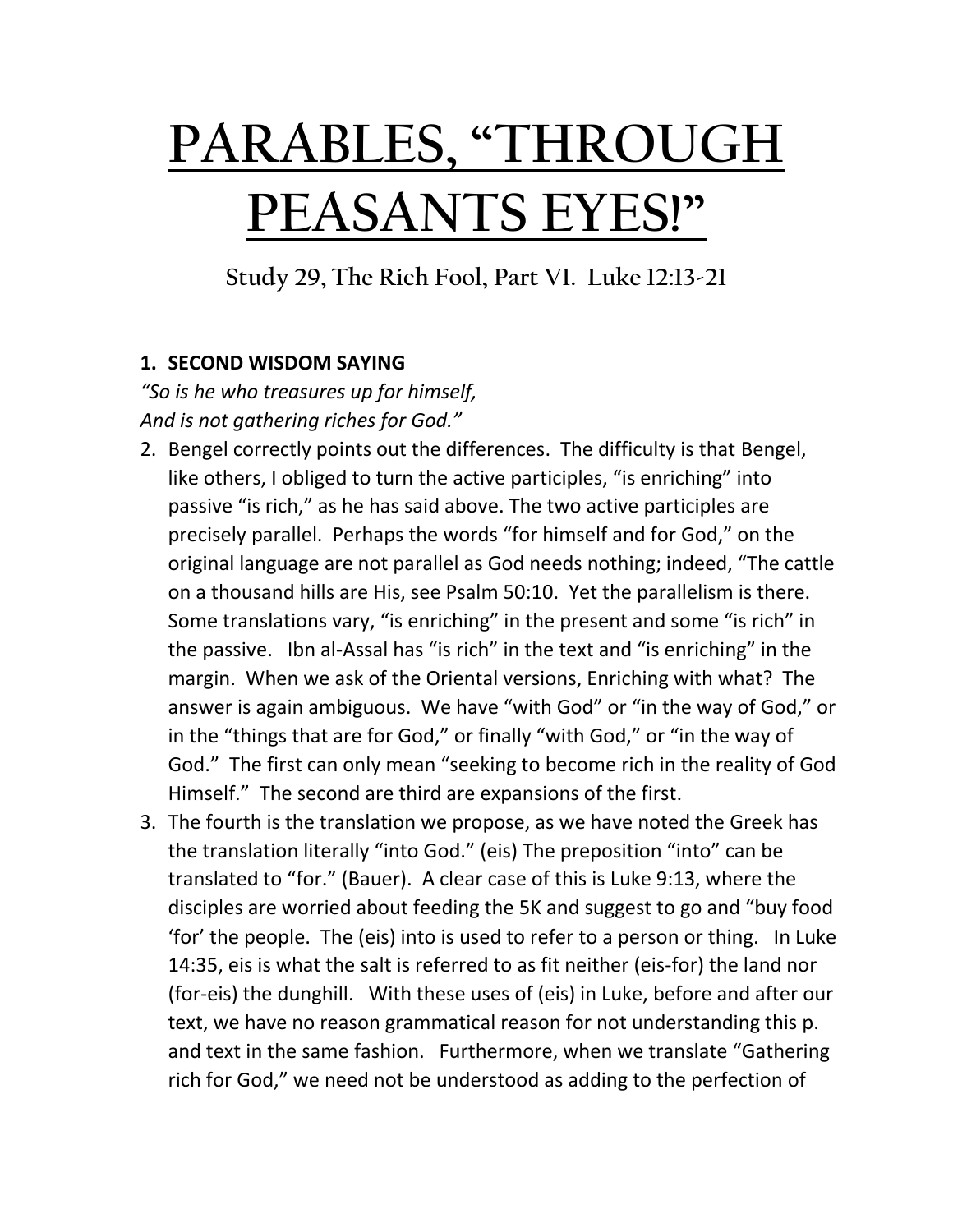God. All through the Bible God receives the gifts of believers as He has empowered them. Here the rich fool is characterized as one who is spending his energy trying to enrich himself, rather than laboring in the service of God as to offer gifts to him. Ibn al-Tayyib reflects this in the text: "Jesus intends from this picture someone who stores up worldly treasure and does not achieve riches in divine things." Ibn al-Tayyib does not indicate that "divine things" are gifts for God, but he does have two actives for the verbs, "stores up" and "achieve riches." Thus in each case the text is talking about action that a believer must engage.

- 4. Understood in this fashion, we have a perfect compliment to Luke 12:33/Matthew 6:20, where the treasure in heaven is clearly "for yourselves." When standing alone such a text can lead to another worldly egocentricity, a way to take it with you. Put the money in your bank on the other side and you'll be able to keep it yourself! This text seems to be a corrective for that understanding. The "treasure in heaven," is "for yourselves," (Luke 12:33). But in some profound sense it is also a gift to God, it is "for God," (Luke 12:21). The General principal at the end of this p. significantly compliments the general principal at the beginning of the p. The surplus  $(1^{st}$  general principal) are to be spent in offering gifts to God (the 2nd general principal). The gifts to God are to be returned to Him. Furthermore, the energy directed toward enriching oneself with material things is misdirected. Such energy final destroys the self that exerts it. Rather the believer is directed to spend their gifts enriching God.
- 5. Finally, what is the response of the brothers in the crowd? Again, there silence. The rich man is silent in the p. and so is the audience listening to its telling. Thus the listener/reader is pressed to finalize the tension of this text on two levels; that of the rich man and that of the petitioner. What is he pressed to conclude? We suggest the following: The petitioner from the crowd is pressed to affirm, "the real problem is not the division of inheritance, but a will to serve self that rather than to serve God." (by serving others, including a brother).
- 6. The Theological motifs that inform the p in it setting include the following;
	- a. A naked cry for justice unqualified by any self-criticism, is not heeded by Jesus.